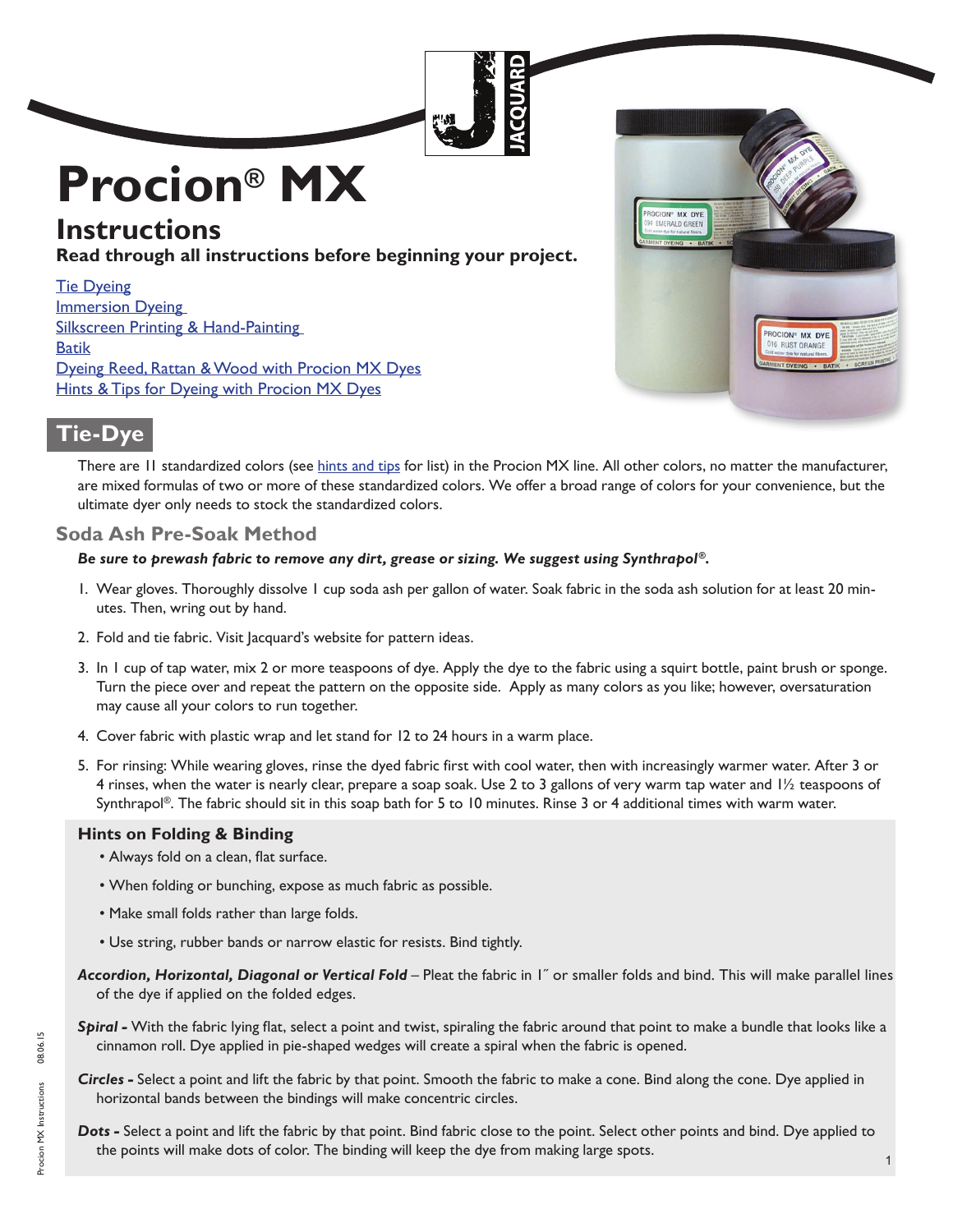<span id="page-1-0"></span>Remember that these techniques discussed here are only suggestions and a quick reference. There are a number of variations and possibilities when using dyes. You will find further examples at [http://www.jacquardproducts.com/projects.](http://www.jacquardproducts.com/projects.html) Experimentation is the best method.

[Back to top](#page-0-0)

# **Immersion Dyeing**

There are II standardized colors (see [hints and tips](#page-9-0) for list) in the Procion MX line. All other colors, no matter the manufacturer, are mixed formulas of two or more of these standardized colors. We offer a broad range of colors for your convenience, but the ultimate dyer only needs to stock the standardized colors.

Immersion or tub dyeing is submerging the fiber being dyed in the dye bath containing water, a specific amount of dye and the appropriate chemical assistants for a specific length of time. For smooth, even color, the dye bath must be stirred frequently. A large enamel or stainless steel container or plastic bucket can be used for holding the dye bath.

# **Stirring Fiber Reactive Dye Baths**

For even, smooth color, the fiber should be able to move freely in the dye bath. Additional water in the dye bath will dilute the dyes more than necessary and decrease the shade and increase the dyeing time. Increasing the volume of the dye bath requires the dye time to be longer for the dye molecules to reach the fiber. To prevent uneven dyeing stir dye bath frequently (every 2 to 5 minutes). To stir fabric, wear rubber gloves and lift the fiber from the dye bath. Unfold the creases, and return the fiber to the bath in a different configuration. To stir yarn, use two stainless steel, Plexiglas or wooden stir sticks. Gently slide one stick into the skein near a cross-tie and lift above the dye bath. With the other stick, pick up a different point of the cross-tie on the skein. Remove the first stick and use that stick to redirect the yarn back into the dye pot in a different pattern.

#### **General amounts of dye, salt and soda ash per 3 gallons of water and one pound of fabric:**

**For very pale shades:**  $\frac{1}{4}$  to  $\frac{1}{2}$  teaspoon dye,  $\frac{1}{2}$  cups salt,  $\frac{1}{4}$  cup soda ash

**For light shades:**  $\frac{1}{2}$  to 1 teaspoon dye,  $\frac{1}{2}$  cups salt,  $\frac{1}{4}$  cup soda ash

**For medium shades:** I tablespoon dye, I<sup>1</sup>/<sub>2</sub> cups salt, <sup>1</sup>/<sub>4</sub> cup soda ash

**For darker shades:** 2 tablespoons dye, 2 cups salt, ¼ cup soda ash

**For darkest shades:** 4 tablespoons dye, 3 cups salt,  $\frac{1}{3}$  cup soda ash

# **Immersion Dyeing Cellulose Fibers**

For one pound dry weight of fabric or fiber (3 to 6 square yards of fabric or 3 T-shirts)

#### **Materials:**

- 3 gallons of warm water (105° F)
- Procion® MX dye (see above in for amounts)
- $\cdot$   $\frac{1}{4}$  to  $\frac{1}{3}$  cup of soda ash
- 1½ to 3 cups of salt (non-iodized)
- Synthrapol® for prewashing and post-rinsing

#### **Two methods of dyeing follow:**

*Be sure to prewash fabric to remove any dirt, grease or sizing. We suggest using Synthrapol®.*

#### **Method One:**

- 1. Fill container (such as a 5 gallon plastic bucket) with 3 gallons of warm (105° F) tap water. Add salt and dye in proportions listed in the general dye amounts above.
- 2. Add the fabric or fiber.
- 3. Stir frequently for 10 to 15 minutes.
- 4. Remove or lift up the fabric.

Jacquard Products | Rupert, Gibbon & Spider, Inc. P.O. Box 425, Healdsburg, CA 95448 | 800.442.0455 | Fax: 707.433.4906 www.jacquardproducts.com | service@jacquardproducts.com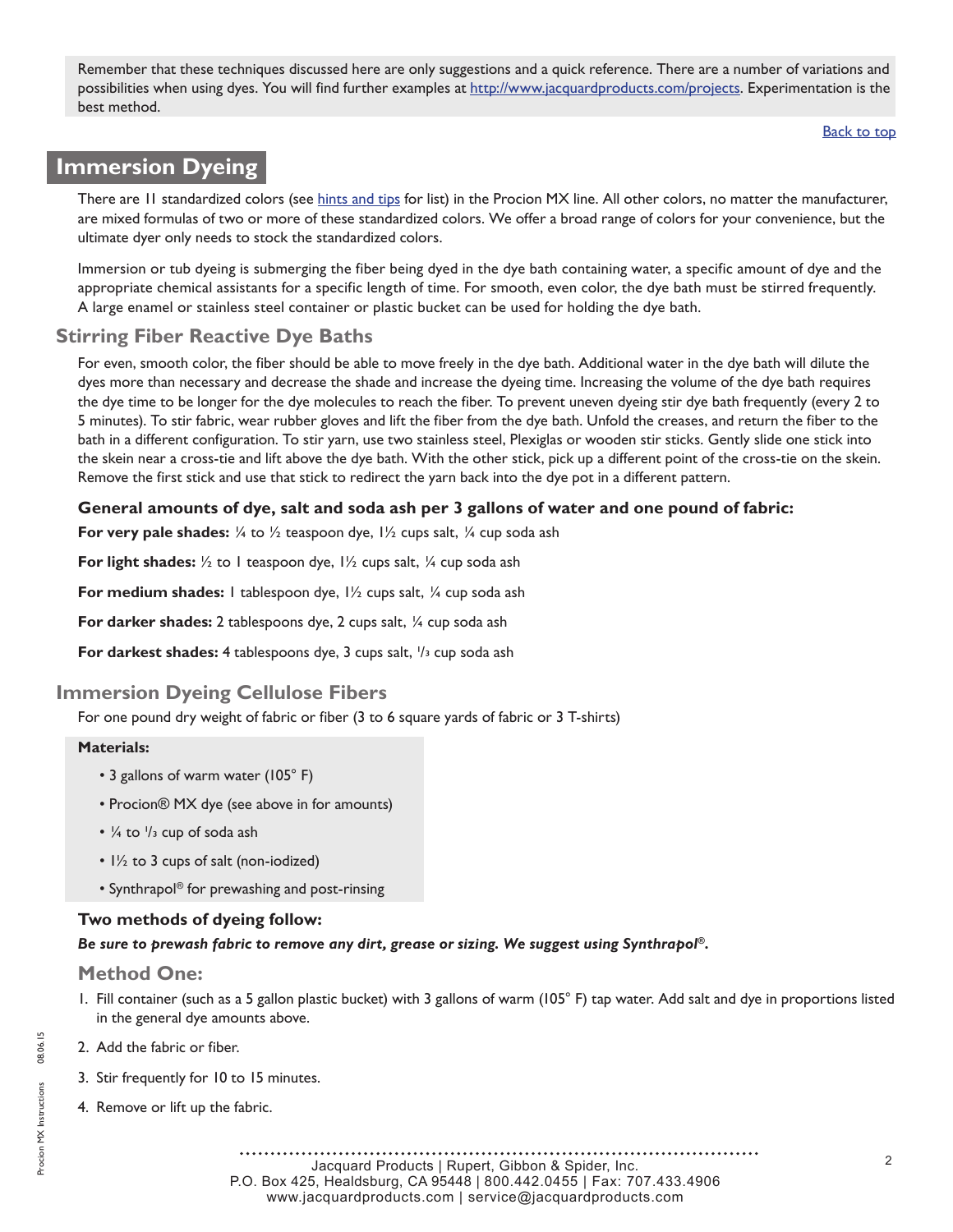- 5. Add the soda ash. (It helps to dissolve the soda ash in a separate container in a little hot water first.) Stir into dye bath.
- 6. Put the fabric back into dye bath and stir frequently for 30 to 60 minutes, (depending on the depth of intensity desired).

#### **Rinsing:**

- While wearing gloves, rinse the dyed fiber first with cool water, then with increasingly warmer water.
- After 3 or 4 rinses, when the water is nearly clear, prepare a soap soak. Use 2 to 3 gallons of very warm tap water and 1½ teaspoons of *Synthrapol®*. The fiber should sit in this soap bath for 5 to 10 minutes.
- Rinse 3 or 4 additional times with warm water.
- Using either *Jacquard's Dyeset Concentrate* or *Jacquard's iDye Fixative* during the initial rinse will further ensure long lasting colors.

## **Method Two:**

- 1. Fill container with 3 gallons of warm (105° F) tap water, add dye and stir.
- 2. Add the fabric or fiber.
- 3. Add the salt in 3 equal parts at 5 minute intervals. If dyeing a deep shade of blue or a full black, use twice the amount of salt, (adding it in 2 equal parts at 15 minute intervals) while still stirring the dye bath frequently.
- 4. Add the soda ash in 2 equal parts at 15 minute intervals, while still stirring the dye bath frequently. (It helps to dissolve the soda ash in a separate container in a little hot water first.)
- 5. Dye for 30 to 60 minutes after the last soda addition.

#### **Rinsing:**

- While wearing gloves, rinse the dyed fiber first with cool water, then with increasingly warmer water.
- After 3 or 4 rinses, when the water is nearly clear, prepare a soap soak. Use 2 to 3 gallons of very warm tap water and 1½ teaspoons of *Synthrapol®*. The fiber should sit in this soap bath for 5 to 10 minutes.
- Rinse 3 or 4 additional times with warm water.
- Using either *Jacquard's Dyeset Concentrate* or *Jacquard's iDye Fixative* during the initial rinse will further ensure long lasting colors.

## **Washing Machine Dyeing for Cellulose Fibers**

For 3 to 5 pounds of fabric (5 to 7 yards of fabric or 8 to 10 T-shirts)

#### *Be sure to prewash fabric to remove any dirt, grease or sizing. We suggest using Synthrapol®.*

#### **Materials:**

- Standard top-loading or front loading washing machine
- Procion® MX dye (double the amounts for Immersion dyeing listed in the immersion directions)
- 2 cups soda ash (3 cups for darker shades)
- 6-8 cups plain salt (non-iodized)
- 2 tablespoons Synthrapol® for prewashing and post-rinsing

#### **Steps**

#### **For top-loading machine:**

- 1. Fill washing machine to medium load (approx. 6-8 gallons) with hot water. Add salt and dye, and agitate for 5 min., until both are dissolved.
- 2. Place wet fabric in machine and agitate for 20 minutes.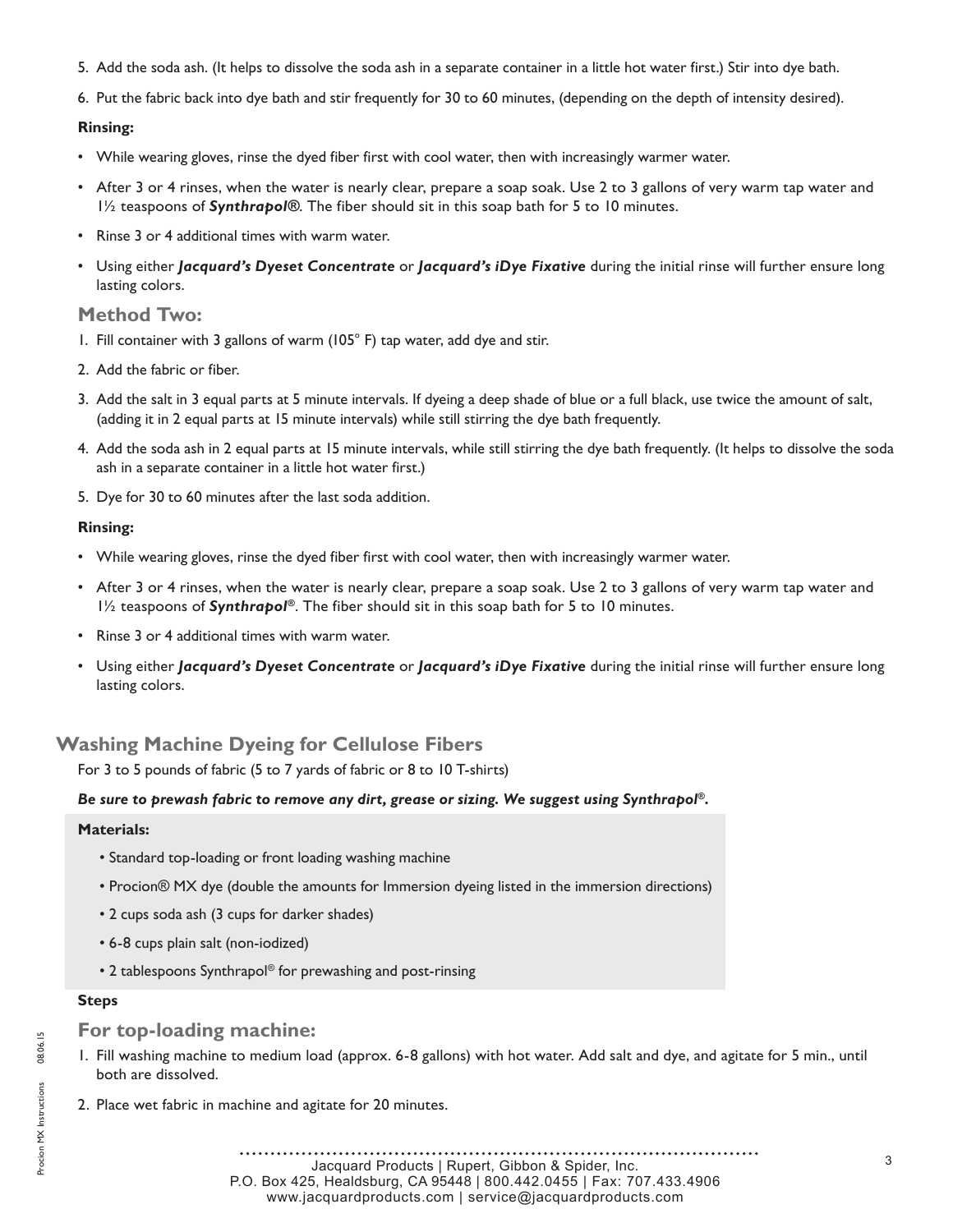- 3. Place wet fabric in machine and agitate for 20 minutes. (The wash cycle needs to be extended, without the dye being drained or more water added, by turning the machine off and resetting at beginning of wash cycle.)
- 4. In a separate container dissolve soda ash in 1 quart hot water. Gradually add to dye bath in 3 parts at 5 minute intervals, being careful not to pour directly onto fabric.
- 6. Agitate for 50 minutes (30 minutes for pastels).
- 7. Let machine drain the dye bath and complete the rinse cycle. To remove any remaining dye, run through a complete wash cycle with warm water and *Synthrapol®*.

#### **For front-loading machine:**

- 1. Set washing machine to smallest load appropriate to amount of fabric. Use hottest water setting.
- 2. In separate containers pre-dissolve: the salt in approximately  $\frac{1}{2}$  gallon of hot water, the dye in approximately  $\frac{1}{2}$  cup to 1 cup of hot water and the soda ash in approximately ½ gallon of hot water.
- 3. Pour salt, dye and soda ash into the washing machine.
- 4. Place wet fabric in the machine and (choosing the longest cycle available) start the machine. If your machine allows, extend the wash cycle before the dye bath drains.
- 5. Agitate for as long as your machine allows, up to 50 minutes (30 minutes for pastels).
- 6. Let machine drain the dye bath and complete the rinse cycle. To remove any remaining dye, run through a complete wash cycle with hot water and *Synthrapol®*.

*Note: After dyeing in your washing machine we recommend cleaning the machine per the manufacturers recommended method and then running a short cycle of clear water before the next use. This is especially important with front-loading machines, because they will often hold liquids in the seal around the door or in the exterior tub of the washer.*

## **Immersion Dyeing for Protein Fibers**

Wool yarn, fabric, fleece and all animal hair fibers are dyed with this method. Silk, yarn and fabric are dyed using the protein method, but the dye bath is run at 100°F rather than heated. Please keep in mind that dye colors can shift (change) when using with protein fibers.

For one pound dry weight of fabric or fiber (3 to 6 square yards of fabric or 3 T-shirts)

#### *Be sure to prewash fiber to remove any dirt, grease or sizing. We suggest using Synthrapol®.*

#### **Materials:**

- 3 gallons of warm water (105° F) (use cool water for wool)
	- Procion® MX dye (see above for general amounts)
	- 1½ to 3 cups of salt (non-iodized)
- ¼ cup 5% acetic acid (white vinegar) per pound of fiber
- Synthrapol® for prewashing and post-rinsing

#### **Steps:**

1. In a stainless steel or enamel pot, add water, dye and salt. Stir to dissolve.

- 2. Place pot on stove and stir.
- 3. Add pre-wetted fiber.
- 4. Raise the temperature over a 15 minute time span to simmer, stirring frequently. If you are dyeing wool, a gradual heating and gradual cooling of the dye bath is important so as not to shock and felt the wool.
- 5. Remove or lift out the fiber, add the vinegar and stir.
- 6. Return the fiber to the dye bath. Stir frequently at a simmer (about 180° to 195° F) for 30 to 45 minutes.
- 7. Allow to cool before rinsing.

............... . . . . . . . . . . . . . . . . . <sup>4</sup> Jacquard Products | Rupert, Gibbon & Spider, Inc. P.O. Box 425, Healdsburg, CA 95448 | 800.442.0455 | Fax: 707.433.4906 www.jacquardproducts.com | service@jacquardproducts.com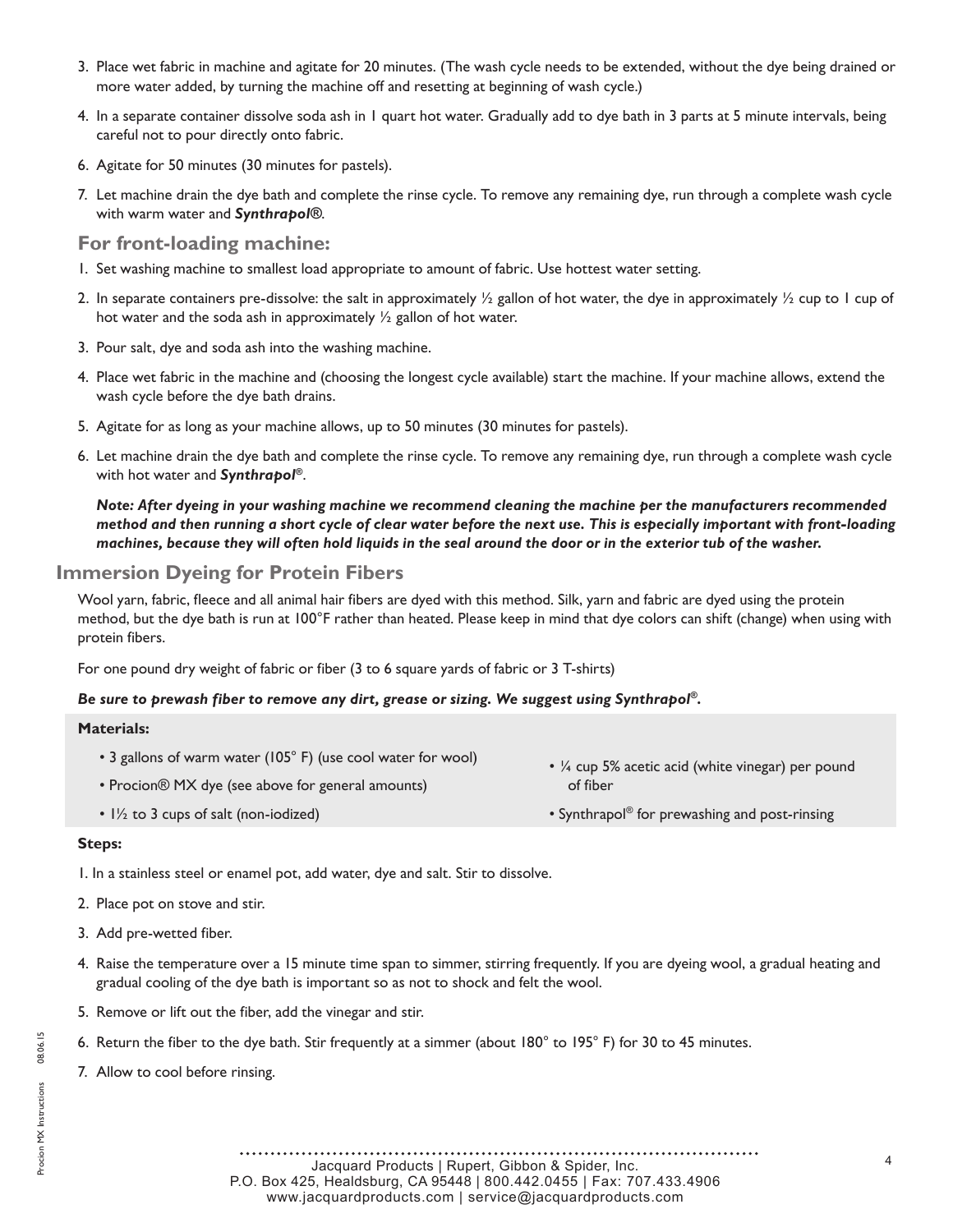#### **Rinsing:**

For wool or other fibers that may felt, use only cool water in each rinse as well as the soap soak. Gentle handling during rinsing is also important to reduce the possibility of felting.

- While wearing gloves, gently rinse the dyed fiber with cool water.
- After 3 or 4 rinses, when the water is nearly clear, prepare a soap soak. Use 2 to 3 gallons of cool tap water and  $1/2$  teaspoons of *Synthrapol®.* The fiber should sit in this soap bath for 5 to 10 minutes.
- Rinse 3 or 4 additional times with cool water.
- Using of either *Jacquard's Dyeset Concentrate* or *Jacquard's iDye Fixative* during the initial rinse will further ensure long lasting colors.

## **Washing Machine Dyeing for Protein Fibers**

#### *Be sure to prewash fiber to remove any dirt, grease or sizing. We suggest using Synthrapol®.*

For 3 to 5 pounds of fabric (5 to 7 yards of fabric) NOT RECOMMENDED FOR WOOL YARN, FABRIC, FLEECE OR OTHER ANIMAL HAIR FIBERS.

#### **Materials:**

- Standard top-loading washing machine
- Procion® MX dye (**double the amounts** for Immersion dyeing listed in the Immersion directions)
- 1 to 3 cups of 5% acetic acid (white vinegar) depending on the volume of water
- 6 to 8 cups plain salt (non-iodized)

#### **For top-loading machine:**

- 1. Set washing machine to smallest load appropriate to amount of fabric. Use hot water setting.
- 2. In separate containers pre-dissolve: the salt in approximately  $\frac{1}{2}$  gallon of water of hot water and the dye in approximately  $\frac{1}{2}$  cup to 1 cup of hot water.
- 3. Place wet fabric in machine and agitate for 20 minutes. (The wash cycle needs to be extended, without the dye being drained or more water added, by turning the machine off and resetting at beginning of wash cycle.)
- 4. Gradually add vinegar to dye bath, being careful not to pour directly onto fabric.
- 5. Agitate for 50 minutes (30 minutes for pastels).
- 6. Let machine drain the dye bath and complete the rinse cycle. To remove any remaining dye, run through a complete wash cycle with cool water and *Synthrapol®*.

#### **For front-loading machine:**

- 1. Set washing machine to smallest load appropriate to amount of fabric. Use hot water setting.
- 2. In separate containers pre-dissolve: the salt in approximately  $\frac{1}{2}$  gallon of water of hot water and the dye in approximately  $\frac{1}{2}$  cup to 1 cup of hot water.
- 3. Pour salt, dye and vinegar into the washing machine.
- 4. Place wet fabric in the machine and (choosing the longest cycle available) start the machine. If your machine allows, extend the wash cycle before the dye bath drains.
- 5. Agitate for as long as your machine allows up to 50 minutes (30 minutes for pastels).
- 6. Let machine drain the dye bath and complete the rinse cycle. To remove any remaining dye, run through a complete wash cycle with cool water and *Synthrapol®*.

*Note: After dyeing in your washing machine we recommend cleaning the machine using the manufacturer's recommended method and then running a short cycle of clear water before the next use. This is especially important with front-loading machines because they will often hold liquids in the seal around the door or in the exterior tub of the washer.*<br>[Back to top](#page-0-0)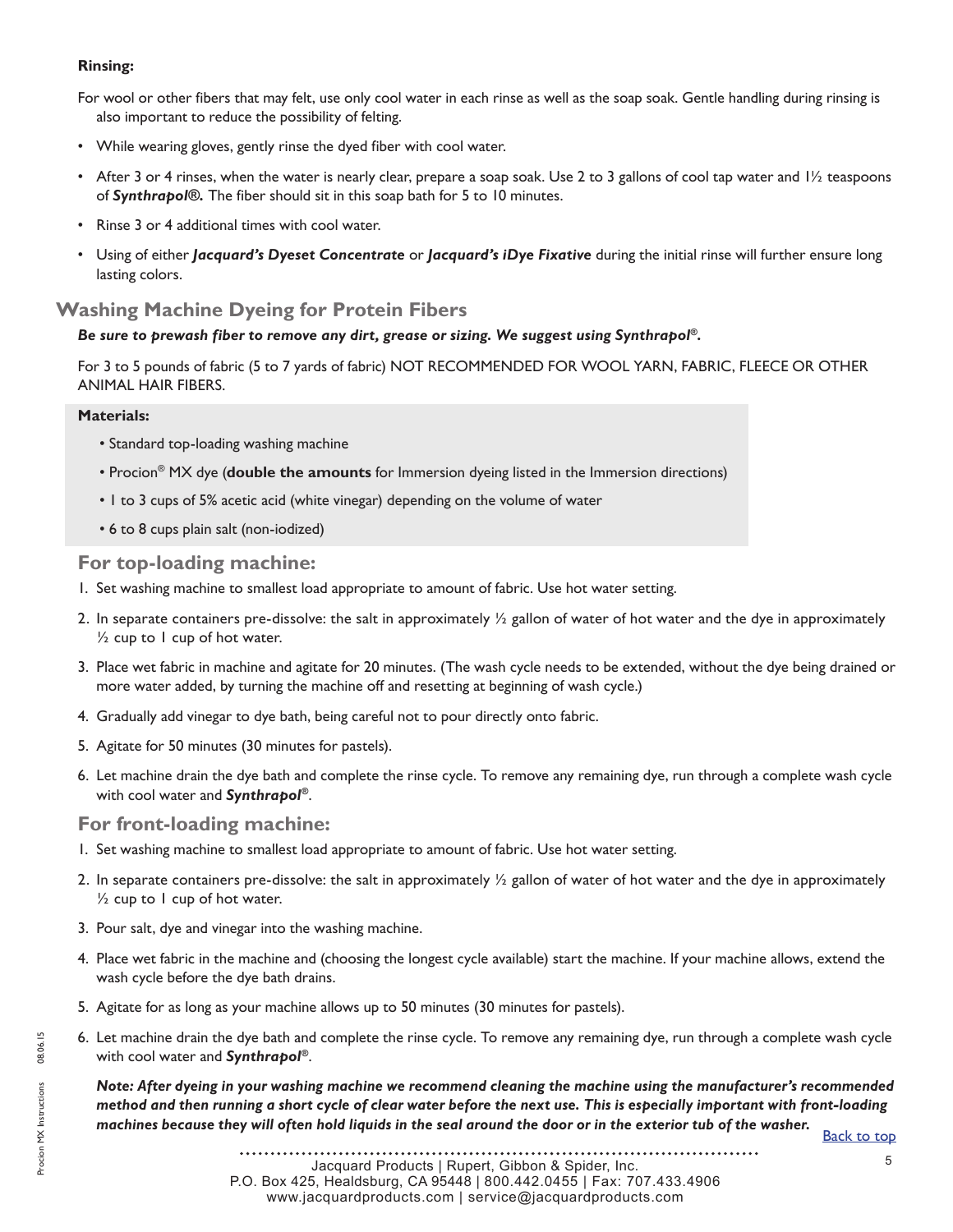# <span id="page-5-0"></span>**Silkscreen Printing & Hand-Painting**

There are 11 standardized colors (see [hints and tips](#page-9-0) for list) in the Procion MX line. All other colors, no matter the manufacturer, are mixed formulas of two or more of these standardized colors. We offer a broad range of colors for your convenience, but the ultimate dyer only needs to stock the standardized colors.

## **Directions for Cellulous Fabrics**

#### **Preparing Dye Thickener**

When screen printing with dye thickened with sodium alginate, the print base should be as thin as the image will allow. Dye printed in too thick a base will halo from the image before the fabric is cured or will accumulate in the corners, altering the image. SH is a high viscosity, low solids type of alginate thickener used primarily for cotton and other cellulose fibers. It may also be used for silk when fine line definition is not required.

#### **Materials:**

- Wide mouth quart jar
- Measuring spoons
- 4 teaspoons sodium alginate SH
- 2 teaspoons urea
- 1 teaspoon Calgon
- $1\frac{1}{2}$  cups hot water

#### *Mix at least 2 hours before actual use.*

#### **Steps:**

- 1. Mix the *Calgon* and *urea* together in the jar.
- 2. Add the hot water.
- 3. Slowly add the sodium alginate SH, stirring constantly. Stir until dissolved.
- 4. Add cool water until the mixture is no longer stiff but is not runny. This should make about 1 quart.
- 5. Cover, label and store in the refrigerator.

## **Standard Method**

#### *Be sure to prewash fiber to remove any dirt, grease or sizing. We suggest using Synthrapol®.*

The traditional method of printing or painting with fiber reactive dye is to add baking soda (sodium bicarbonate) to a thickener paste. This method can be used for screen printing, hand-painting, warp-painting, airbrush, stamping and all other direct application techniques. It is important to prepare the fiber by washing to remove the sizing.

#### **Steps:**

- 1. Iron clean, dry fabric.
- 2. Prepare dye thickener paste per instructions above. Add  $\frac{1}{2}$  teaspoon baking soda to  $\frac{1}{2}$  cup thickener paste. The baking soda activates the dye reaction. Activated paste will remain usable for only 4 hours and then must be replaced with freshly activated paste.
- 3. Divide the activated paste into several containers. Add  $\frac{1}{2}$  to 2 teaspoons of dye per  $\frac{1}{2}$  cup thickener. Proportion the dye in each container in relation to the amount of thickener paste and desired intensity.
- 4. Print, paint, stamp or brush on fabric.
- 5. Air dry completely.
- 6. Steam set in a steam chamber or professional fabric steamer. See ["Steam Method"](#page-6-0) in the **Setting Screen Printed and Hand Painted Fabrics** section below for more information.

<sup>6</sup> Jacquard Products | Rupert, Gibbon & Spider, Inc. P.O. Box 425, Healdsburg, CA 95448 | 800.442.0455 | Fax: 707.433.4906 www.jacquardproducts.com | service@jacquardproducts.com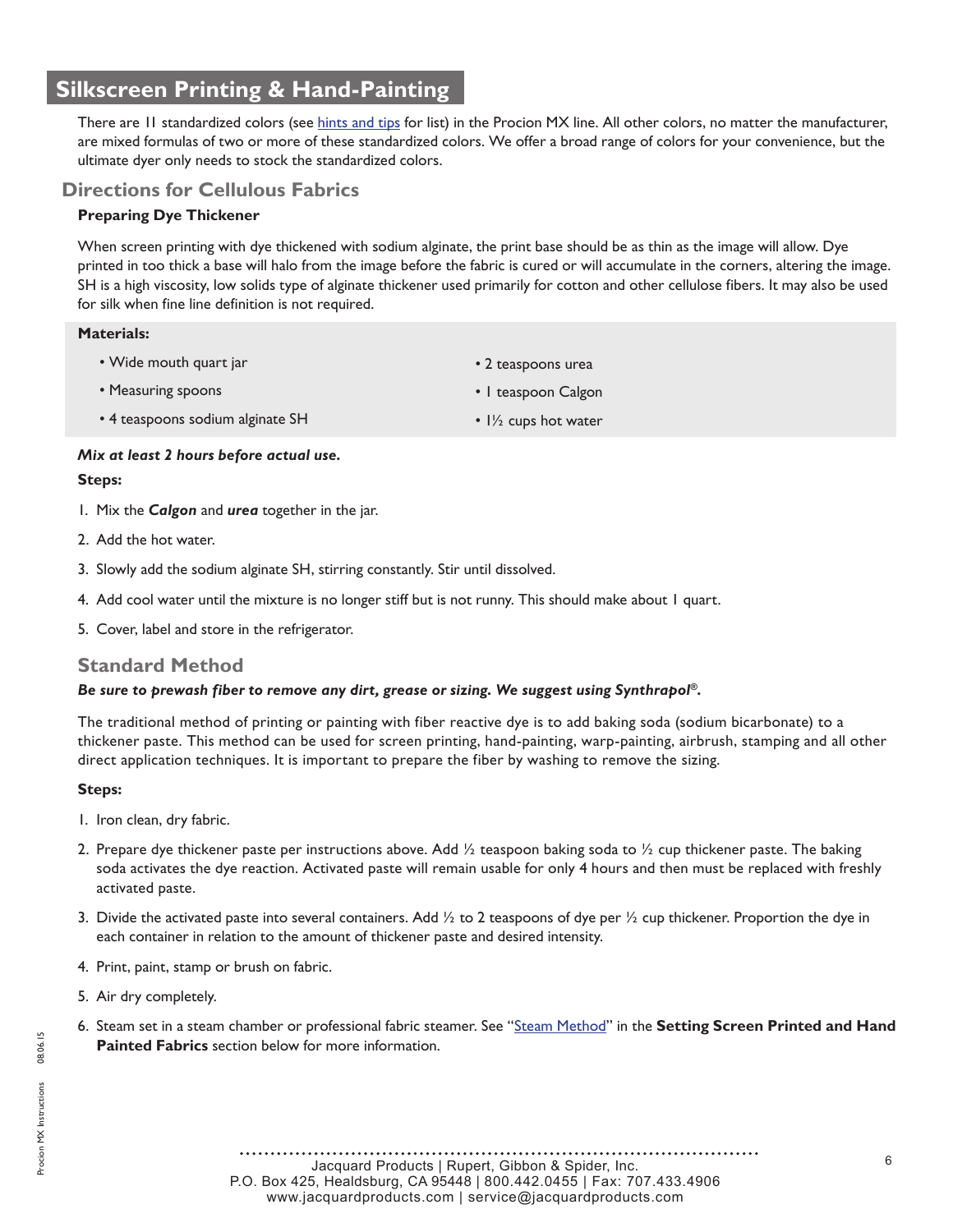# <span id="page-6-0"></span>**Pre-soak Method**

#### *Be sure to prewash fiber to remove any dirt, grease or sizing. We suggest using Synthrapol®.*

Fiber soaked in its chemical assistants (soda ash for cellulous fibers/vinegar or citric acid for protein fibers) readily accepts the Procion MX dye. When printed or painted on fibers, the dye bonds with the fiber as in immersion dyeing. After the dye reaction is complete and the printing medium is removed (by washing), the fiber retains its resilience and hand.

The quantity of dye added to the printing paste will determine the intensity of the printed or painted color.  $\frac{1}{2}$  teaspoon to 2 teaspoons of powdered dye to ½ cup thickener is the standard range, with 1 teaspoon being the medium to dark shade. Handpainting paste is made by thinning printing paste with a urea water solution (½ cup + 2 T *Calgon* to 1 quart water).

#### **Steps:**

- 1. For one pound of fiber, pre-soak in a solution of 1 gallon of water and 1 cup soda ash for 15 to 30 minutes. Do not rinse. Squeeze out excess solution, air dry and iron OR leave wet.
- 2. Print or paint with the thickened dye solution. We recommend experimentating to find the quantity of dye for the color brilliance necessary. The dye will be transparent: that is, the color of the underneath fabric will blend with the dye. Red fabric printed with green will be brown. Unbleached muslin will tone down the dye colors.
- 3. Set by batch method or by steaming. See Setting Screen Printed and Hand Painted Fabrics below for more information.

# **Setting Screen Printed and Hand Painted Fabrics**

#### **Batch Method**

#### **The Procion MX fiber reactive dye will react with the fiber only while it is damp.**

- 1. While the fabric is still wet, place printed or painted fabric between two large sheets of plastic. Lay more damp fabric on top, making certain that the moisture will not directly contact the printed fabric.
- 2. Loosely roll the fabric and plastic into a large bundle.
- 3. Place bundle inside a large trash bag. Close the bag with an air pocket inside. Allow to sit for 8 to 48 hours for the dye to react.
- 4. Rinsing: For wool or other fibers that may felt, use only cool water in each rinse and the soap soak. Gentle handling during rinsing is also important to reduce the possibility of felting.
- While wearing gloves, rinse the dyed fiber first with cool water, then with increasingly warmer water.
- After 3 or 4 rinses, when the water is nearly clear, prepare a soap soak. Use 2 to 3 gallons of very warm tap water and  $1/2$ teaspoons of *Synthrapol®*. The fiber should sit in this soap bath for 5 to 10 minutes.
- Rinse 3 or 4 additional times with warm water.
- Using of either *Jacquard's Dyeset Concentrate* or *Jacquard's iDye Fixative* during the initial rinse will further ensure long lasting colors.

## **Steam Method**

You can steam your fabric in a professional fabric steamer, or you can make your own steamer out of the materials listed below. Keep in mind that the quantity of fabric may dictate which type of method and steamer to use.

See http://www.jacquardproducts.com/assets/jacquard-site/support/instructions/Steaming%20Instructions.pdf for more information about building your own steamer.

#### **Rinsing:**

- While wearing gloves, rinse the dyed fiber first with cool water, then with increasingly warmer water.
- After 3 or 4 rinses, when the water is nearly clear, prepare a soap soak. Use 2 to 3 gallons of very warm tap water and  $1/2$ teaspoons of *Synthrapol®.* The fiber should sit in this soap bath for 5 to 10 minutes.
- Rinse 3 or 4 additional times with warm water.
- Using of either *Jacquard's Dyeset Concentrate or Jacquard's iDye Fixative during the initial rinse will further ensure long* lasting colors. [Back to top](#page-0-0)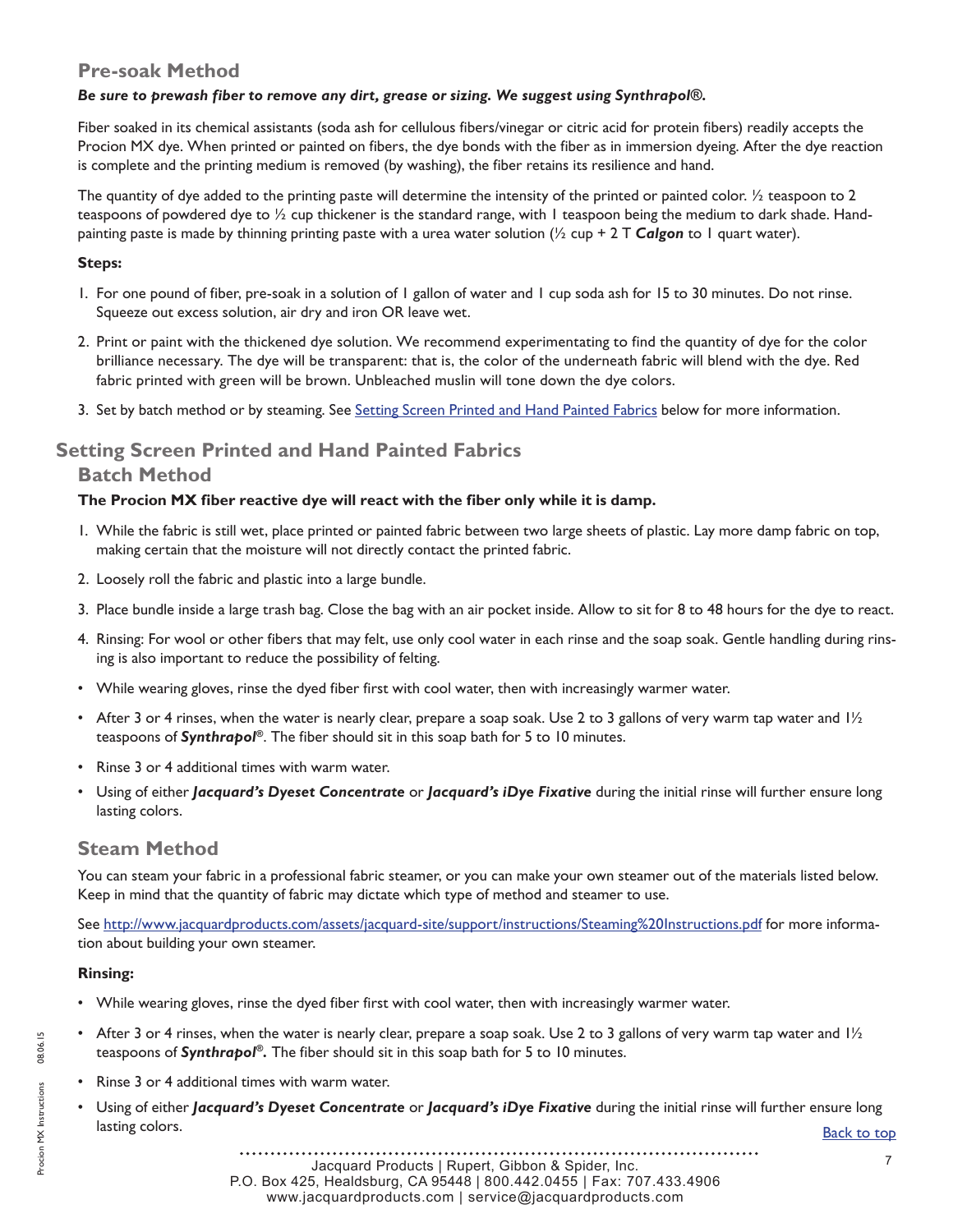# <span id="page-7-0"></span>**Batik**

There are II standardized colors (see [hints and tips](#page-9-0) for list) in the Procion MX line. All other colors, no matter the manufacturer, are mixed formulas of two or more of these standardized colors. We offer a broad range of colors for your convenience, but the ultimate dyer only needs to stock the standardized colors.

Procion® MX dye is the best dye for batik because brilliant colors can be achieved in a dye bath cool enough not to remove the wax. Batik is an additive color process that plays upon the transparency of dye.

| <b>Materials:</b>                                         |                                           |
|-----------------------------------------------------------|-------------------------------------------|
| • 100% cellulose fiber fabric, prewashed and ironed       | • Container for heating wax               |
| • Fabric stretcher frame                                  | • Dyes, chemicals and supplies for dyeing |
| • Jacquard Beeswax, Paraffin, Soy, or Batik Wax           | • Electric deep fryer or frying pan       |
| • Tjanting tools, brushes, or other wax application tools | • Pencil or Jacquard Auto Fade Pen        |

#### **Steps:**

#### *Be sure to prewash fiber to remove any dirt, grease or sizing. We suggest using Synthrapol®.*

- 1. Stretch washed fabric on the stretcher. Lightly sketch design with a pencil or *Jacquard Auto Fade Pen*.
- 2. Melt the Jacquard Batik Wax, a mixture of beeswax and paraffin, or the soy wax. A deep fryer or electric frying pan are the most desirable tools for melting wax, because they reduce the risk of fire by maintaining a constant temperature. The wax mixture may ignite if it is too hot. If the wax mixture is smoking, then it is too hot. See [http://www.jacquardproducts.com/](http://www.jacquardproducts.com/waxes.html) [products/wax/](http://www.jacquardproducts.com/waxes.html) for melting point information for the waxes.
	- Alone, pure paraffin is too brittle and pure beeswax is too supple to give good crackle effects. 60% beeswax to 40% paraffin blend is a good place to start. To alter the crackle effect, change the ratio of beeswax to paraffin.
	- Soy wax is a fairly delicate wax and creating the crackle effect is difficult; however, the benefit offered in the ease of removal of the soy wax may well offset the loss of the crackle. Multi-layer dyeing using soy wax will require reapplication of soy wax because of its more brittle nature.
- 3. Using the tjanting tool, brushes, or other application tool, apply the hot wax to all the lines and areas which will remain white. Think of the wax application step as a process of retaining color rather than adding color. Let the tool you are using sit in the hot wax until it becomes the temperature of the wax.
- 4. The wax should penetrate the fabric. If the wax turns white and sits on the fabric, then it will not resist the dye. Raise the temperature of the wax and reapply.
- 5. When the wax is cool, run through a standard immersion dye bath using cool water. Don't make the water too cold or too hot. Room temperature is fine.
- 6. Lay the fabric flat to dry.
- 7. The dye process may have removed some wax from the fabric (especially when using soy wax). Carefully check for this and reapply wax to those areas.
- 8. Apply wax to the areas which are to retain the color dyed (step 4). When the wax is cool, you may dye with your next color. Remember that Procion MX dye is transparent. If the first dye bath was yellow, a second dye bath of pale red will produce orange fabric in the non-waxed areas. If the third dye bath is blue, the unwaxed orange areas will become brown.
- 9. Repeat steps 4 through 7 until the design is complete.
- 10. For *Jacquard Batik*, or *paraffin* & *beeswax* mixtures remove the wax by one of the following methods:
	- Crumble and abrade the surface to remove excess wax. Remove remaining wax by immersing fabric in simmering water, then cold water. Repeat the immersions until the wax is removed. If too much wax accumulates on the surface of the hot water, the fabric will pick up wax rather that dispose of wax. Ladle excess wax into another container to cool. A final immersion in fresh hot water will remove the last traces of wax. Any remaining wax can be removed with dry cleaning. All wax that was removed can be reused. Never pour hot wax filled water down the drain or it will clog it. This method does result in some loss of color.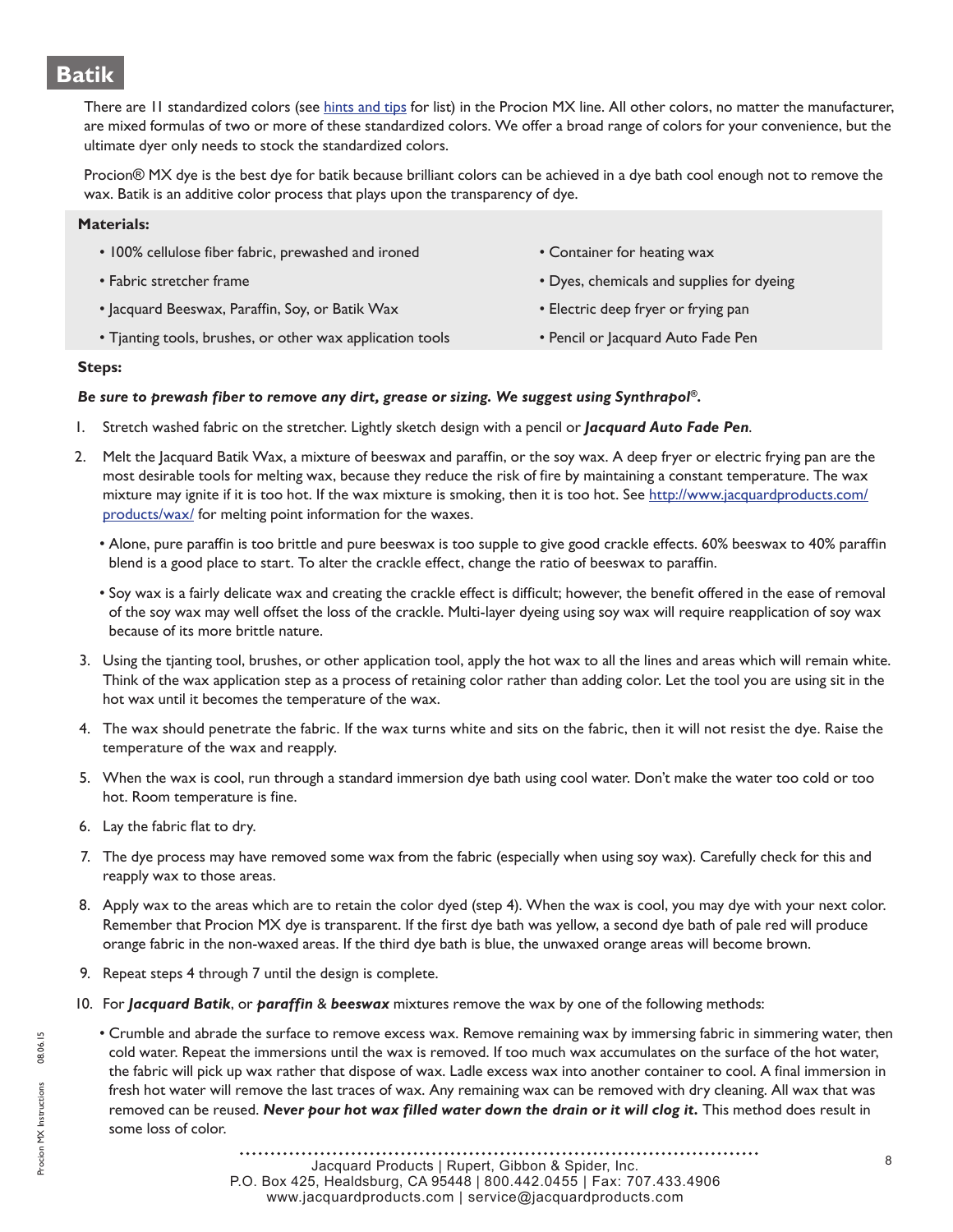- <span id="page-8-0"></span>• Iron the piece between sheets of unprinted newsprint. The newsprint will absorb the wax. You will have to refresh the newsprint when it gets saturated with wax. There will be residual wax with this method, but dry cleaning may remove the last of wax.
- 11. For soy wax removal; immerse fabric into a tub of VERY hot water with about 1 teaspoon of *Synthrapol®.* Agitate until the wax is dissolved then rinse in very warm water. It may take more than one hot water bath to completely remove all the wax.

#### *Note: Newer, 'green' dry cleaners may not be able to remove residual wax.*

[Back to top](#page-0-0)

# **Dyeing Reed, Rattan & Wood with Procion MX Dyes**

There are II standardized colors (see [hints and tips](#page-9-0) for list) in the Procion MX line. All other colors, no matter the manufacturer, are mixed formulas of two or more of these standardized colors. We offer a broad range of colors for your convenience, but the ultimate dyer only needs to stock the standardized colors.

#### **Dyeing Reeds and Rattan**

- 1. The reeds usually come tightly coiled and should be re-tied loose enough for the dye to flow between them.
- 2. Soak the reeds in hot water for 1 hour to overnight to clean them and to wet them for dyeing.
- 3. Prepare the dye bath:
	- 1 gallon hot water
	- 1 tablespoon Procion MX dye pasted
	- ½ cup plain salt (non-iodized)

Stir until mixed.

- 4. Put the wet reeds into the dye bath and stir (turn coils over) every 10 minutes.
- 5. When the reeds have absorbed the dye enough to be the color you want (the reeds will dry to a shade  $\frac{1}{2}$  as dark as when wet) add  $\mathcal{V}_3$  cup soda ash dissolved in 1 cup hot water to fix the dye.
- 6. Leave reeds in dye bath for up to 2 hours after adding soda ash.
- 7. Rinse reeds under cold, running water.

# **Dyeing Wood**

**Tub Dye Method:** The wood can be dyed according to the standard Procion MX immersion dyeing instructions and left to set in the dye bath for 12 hours after the soda ash has been added.

**Direct Application Method:** Apply the dye, soda ash and water directly to the wood as in the standard tie dye. Let the wood set 4 to 24 hours and rinse.

These are just two of many methods that can be used to apply dyes to wood.

Although Procion® MX dyes were not developed specifically for dyeing wood, pastel and watercolor effects can be achieved on untreated wood. Sometimes the addition of a small amount of ethyl alcohol (rubbing alcohol from the drug store) will greatly increase the penetration of the dye solution into the wood.

[Back to top](#page-0-0)

<sup>9</sup> Jacquard Products | Rupert, Gibbon & Spider, Inc. P.O. Box 425, Healdsburg, CA 95448 | 800.442.0455 | Fax: 707.433.4906 www.jacquardproducts.com | service@jacquardproducts.com